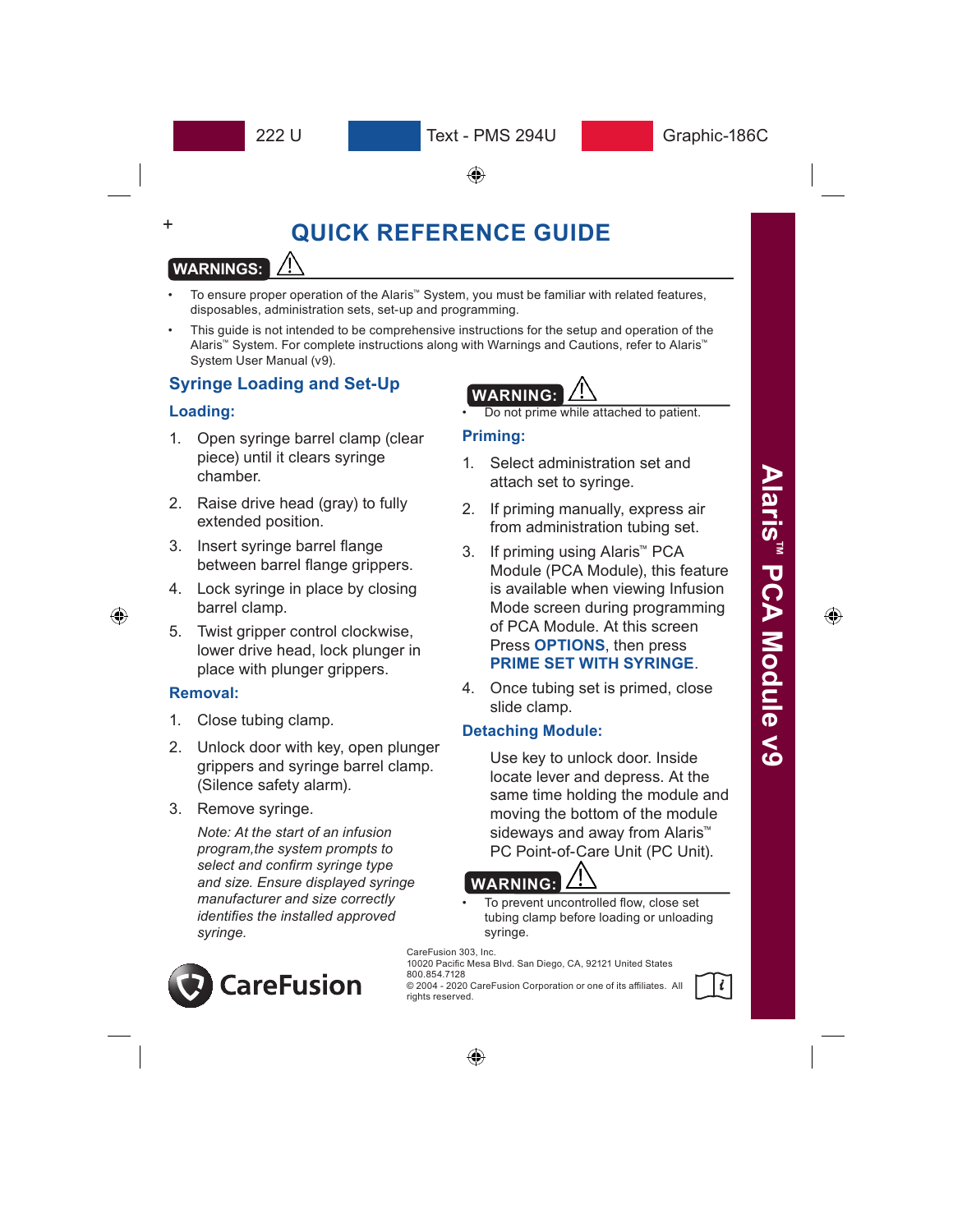⊕

**Alaris**

**™ PCA Module v9**



## **Programming an Infusion using Guardrails™ Suite MX Protection**

#### **Initial Set-Up:**

- 1. Load syringe with administration set attached.
- 2. Press **SYSTEM ON** key.
- 3. Select **YES** or **NO** to "New Patient".
- 4. Select appropriate profile.
- 5. Press **CHANNEL SELECT** key.
- 6. Set key to Program position.
- 7. Press **CONFIRM** time setting.
- 8. Choose correct syringe type and size. (if syringe selection is not displayed press **ALL SYRINGES**)
- 9. Choose correct medication and concentration.
- 10. Respond to appropriate clinical advisory.
- 11. Review monitoring alarm limits (if applicable).
- 12. At "Infusion Mode" screen: To Prime, press **OPTIONS** key.
- 13. Press **PRIME SET WITH SYRINGE**.
- 14. Press and hold **PRIME** key to prime tubing.

# **WARNING:**

- Do not prime while attached to patient.
- 15. Press **EXIT** when prime is complete.
- 16. Choose desired Infusion Mode and follow on-screen prompts.
- 17. Close and lock door.
- 18. Attach administration set tubing set to patient.
- 19. Review settings and press **START**.

#### **Change Syringe:**

- 1. Press **PAUSE**.
- 2. Close tubing clamp.
- 3. Use key and unlock door.
- 4. Remove old syringe.
- 5. Press **SILENCE**.
- 6. Attach new syringe to tubing.
- 7. Load new syringe.
- 8. Set key to Program position,close door.
- 9. Press **CHANNEL SELECT**.

⊕

⊕

⊕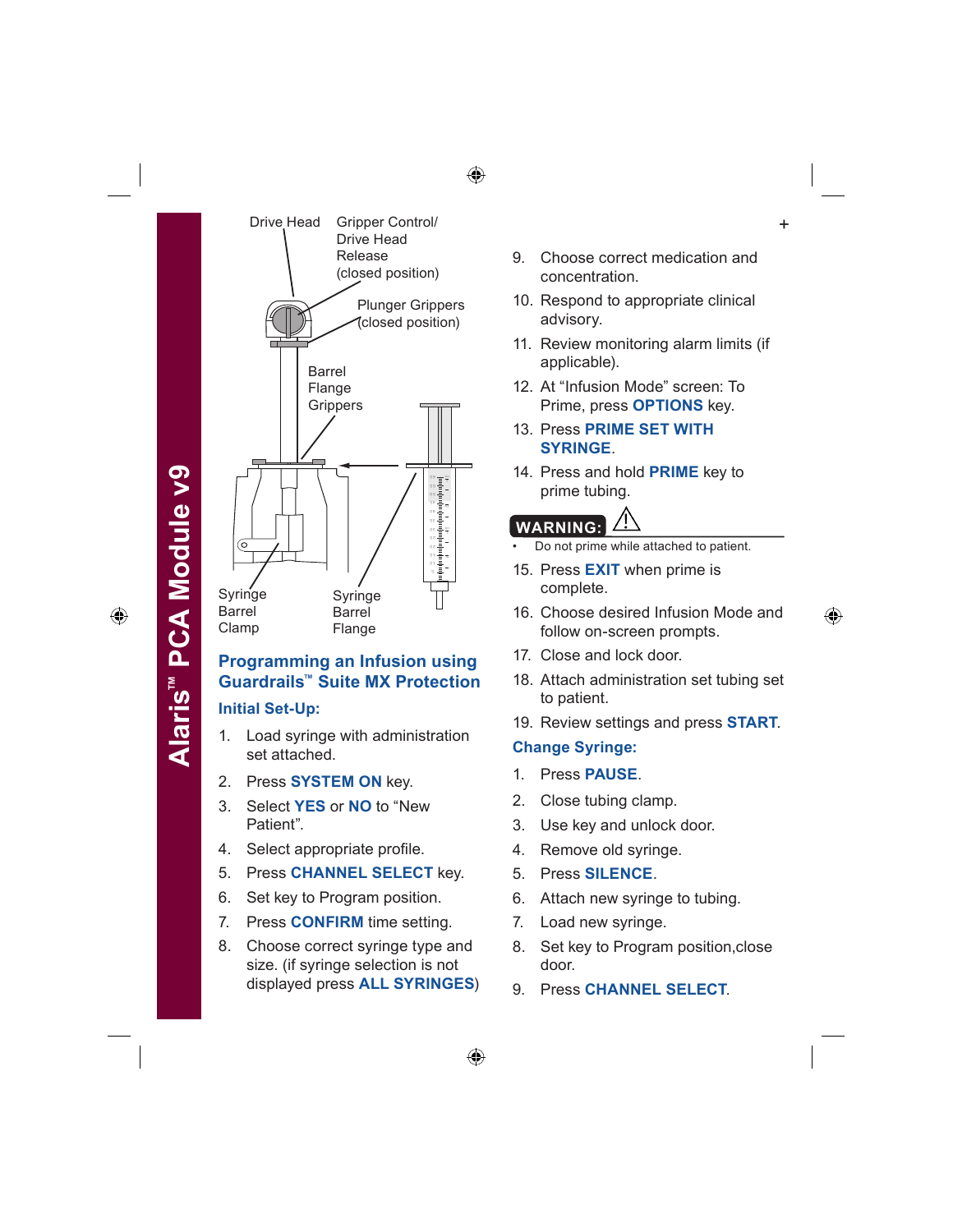- +
- 10. Choose correct syringe type and size. (if syringe selection is not displayed press **ALL SYRINGES**).
- 11. Press **CONFIRM**.
- 12. Press **RESTORE** if same drug and concentration.
- 13. Verify drug and concentration.
- 14. Verify current settings.
- 15. Lock door and open tubing clamp.
- 16. Review settings and press **START**.

#### **Change Program/Mode:**

- 1. Press **CHANNEL SELECT** key.
- 2. Press **PROGRAM**.
- 3. Set key to "Program" position or enter authorization code (if enabled).
- 4. Press **CHANGE MODE** soft key.
- 5. Choose desired infusion mode and follow onscreen prompts.

#### **Reviewing or Changing PCA Pause Alarm Limits:**

- 1. Press **CHANNEL SELECT** key.
- 2. Press **OPTIONS** key.
- 3. Select **PCA Pause Limits**.
- 4. Review change limits per hospital protocol.
- 5. Press **CONFIRM** and **START**. *Note: This function requires use of monitoring module(s).*

#### **Disabling PCA Pause Alarm:**

- 1. Press **CHANNEL SELECT** key.
- 2. Press **OPTIONS** key.
- 3. Select **PCA Pause Limits**.

4. Press **Disable SpO2/Disable EtCO2**.

## 5. Press **CONFIRM** and **START**. **Beginning of Shift/Summary**

# **Review:**

- 1. Press **CHANNEL SELECT** key.
- 2. Verify syringe type/size, drug/ concentration and settings.
- 3. Press **START** key.

#### **Patient History/End of Shift/24hr History**

- 1. Press **CHANNEL SELECT** key.
- 2. Press **OPTIONS**.
- 3. Press **PATIENT HISTORY**.
- 4. Review drug totals.
- 5. Press **ZOOM** key (time interval) as appropriate.
- 6. To clear patient history press **CLEAR HISTORY**.
- 7. Press **YES** or **NO**.
- 8. To view 24 hour totals: Press **24 h Totals**.
- 9. Press **EXIT**.
- 10. Press **START**.

⊕

 $\bigoplus$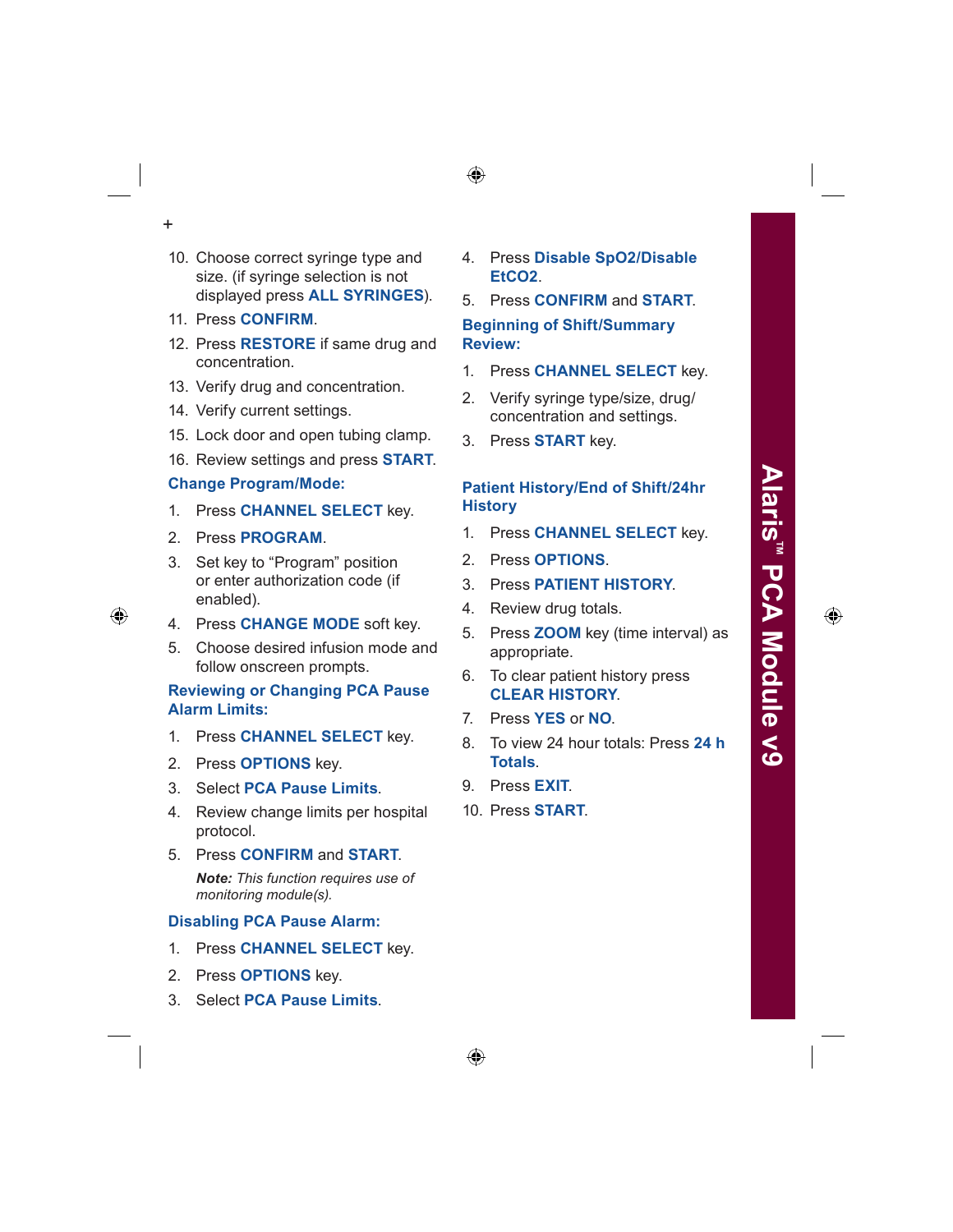#### **PCA/Monitoring Trend Data**

*Note: This function requires use of monitoring module(s)*

- 1. Press **CHANNEL SELECT** on the Monitoring Module.
- 2. Press **OPTIONS**.
- 3. Press **PCA/Monitoring Trend data**.
- 4. To exit: Press **MAIN**.
- 5. Press **Main Screen**.

#### **Give a Bolus Dose**

- 1. Press **CHANNEL SELECT**.
- 2. Press **Bolus Dose**.
- 3. Set key to Program position or enter authorization code (if enabled).
- 4. Enter bolus dose amount.
- 5. Lock door.
- 6. Press **CONFIRM**.
- 7. Review settings and press **START**.

**Stopping Bolus, Loading or PCA Dose**

- 1. Press **CHANNEL SELECT** key.
- 2. Press **Stop Bolus/Loading or PCA**.
- 3. Press **YES** or **NO**. *Note: Programmed settings will resume.*

## **Change Dose Request Cord Setting**

- 1. Press **CHANNEL SELECT** key.
- 2. Press **OPTIONS**.
- 3. Press **Dose Request Set-up**.
- 4. Choose desired Dose Cord Profile. (1=light flashes, 2=light on, 3=light off)
- 5. Press **CONFIRM**.
- 6. Press **START**.

⊕

#### **Attach Dose Request Cord**

- 1. Align red mark on latching connector with red mark on Dose Request Cord attachment.
- 2. Insert latching connector on the cord into Dose Request Cord attachment on PCA Module.

#### **Detach Dose Request Cord**

Hold body of latching connector on the cord and pull straight away from Dose Request Cord attachment on the PCA Module.



+



Cord Attachment

⊕

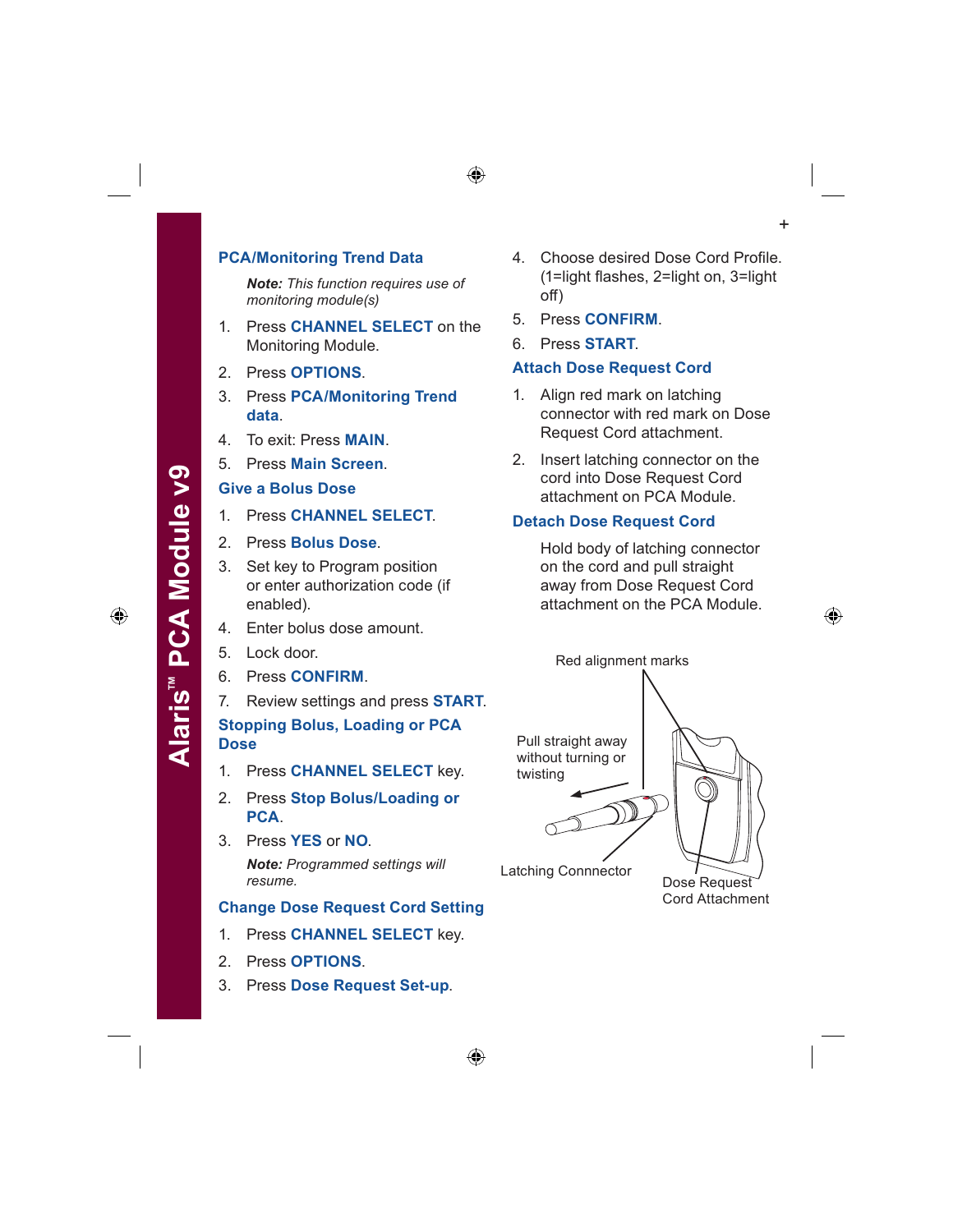| <b>Alarms and Troubleshooting: Alarms</b> |                                                                                                                                                                                                                                                               |                                                                                                                                                                                                                                                                                                                                                                                                                                       |  |
|-------------------------------------------|---------------------------------------------------------------------------------------------------------------------------------------------------------------------------------------------------------------------------------------------------------------|---------------------------------------------------------------------------------------------------------------------------------------------------------------------------------------------------------------------------------------------------------------------------------------------------------------------------------------------------------------------------------------------------------------------------------------|--|
| <b>Alarm</b>                              | <b>Meaning</b>                                                                                                                                                                                                                                                | <b>Response</b>                                                                                                                                                                                                                                                                                                                                                                                                                       |  |
| <b>Check Syringe</b>                      | Plunger grippers opened<br>$\bullet$<br>during infusion and then<br>closed. Infusion stops on<br>affected channel.                                                                                                                                            | Securely lock plunger grippers,<br>press CHANNEL SELECT key,<br>and reselect syringe.                                                                                                                                                                                                                                                                                                                                                 |  |
|                                           | Syringe barrel clamp<br>$\bullet$<br>opened during infusion and<br>thenclosed.                                                                                                                                                                                | Securely lock syringe barrel<br>clamp and press RESTART key.                                                                                                                                                                                                                                                                                                                                                                          |  |
|                                           | Syringe plunger not<br>$\bullet$<br>captured while in idle mode.<br>System alarms immediately<br>to indicate potential<br>siphoning condition. If<br>security door is closed<br>and syringe plunger is not<br>captured, the system will<br>immediately alarm. | Check for potential siphoning.<br>Ensure administration set clamp<br>(roller/slide) is in closed position.<br>Securely lock plunger grippers<br>over syringe plunger.                                                                                                                                                                                                                                                                 |  |
| <b>PCA Pause Alarm</b>                    | PCA infusion has paused due to<br>a decline in respiratory status.                                                                                                                                                                                            | Assess patient status per<br>hospital policy. Press CONFIRM<br>once patient status and<br>monitoring values have been<br>addressed. Press RESTART<br>key per hospital policy. To view<br>trigger of PCA Pause Alarm,<br>Press CHANNEL SELECT,<br>Press, OPTIONS, Press DRUG<br><b>EVENT HISTORY, Press Up/</b><br>Down key to view text for<br>monitoring value causing PCA<br>Module to pause. Press EXIT<br>and then <b>START</b> . |  |
| Drive Not Engaged                         | Drive system disengaged during<br>operation.                                                                                                                                                                                                                  | Open and close plunger<br>grippers. Ensure syringe is<br>properly installed.                                                                                                                                                                                                                                                                                                                                                          |  |

 $\bigoplus$ 

 $\frac{1}{\sqrt{2}}$ 

 $\ddot{}$ 

 $\bigoplus$ 

 $\Bigg|$ 

Alaris<sup>™</sup> PCA Module v9

 $\overline{\phantom{a}}$ 

# $\bigoplus$

 $\bigoplus$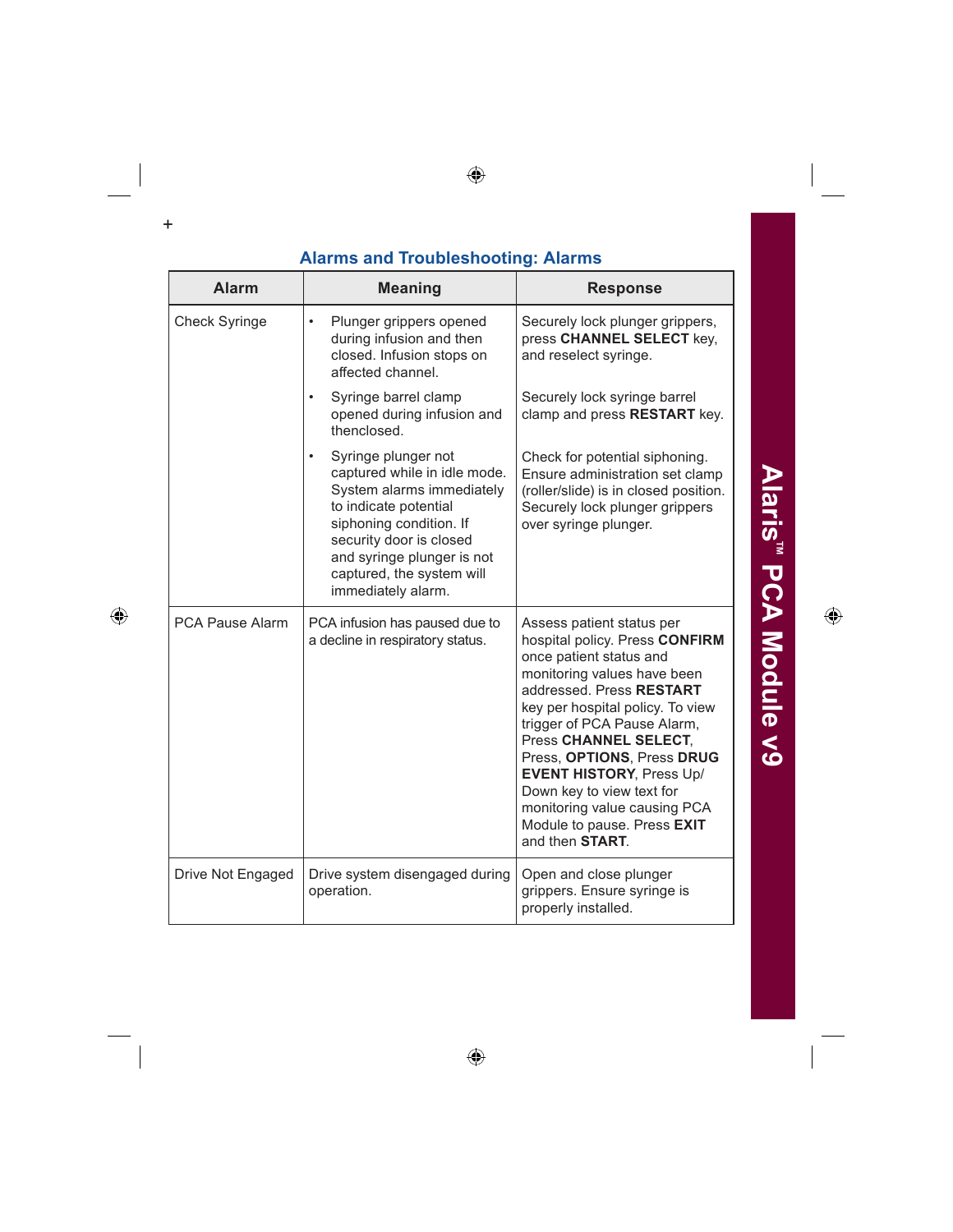| <b>Alarm</b>                               | <b>Meaning</b>                                                                                                                                                                | <b>Response</b>                                                                                                                                                                                                    |
|--------------------------------------------|-------------------------------------------------------------------------------------------------------------------------------------------------------------------------------|--------------------------------------------------------------------------------------------------------------------------------------------------------------------------------------------------------------------|
| <b>Channel Error</b>                       | Error detected on infusing<br>channel. Infusion stops on<br>affected channel.                                                                                                 | To silence alarm and continue<br>operation of unaffected<br>channels, press CONFIRM<br>soft key. Replace channel with<br>an operational instrument, as<br>required. Service by qualified<br>personnel is required. |
| <b>Syringe Driver</b><br><b>Head Error</b> | Noninfusing channel, with plunger<br>grippers open, senses excessive<br>pressure being applied downward<br>on Drive Head. OCCLUSION<br>scrolls in Channel Message<br>Display. | To silence alarm and continue<br>normal operation, press<br><b>CONFIRM</b> soft key.                                                                                                                               |

 $\bigoplus$ 

 $\overline{\phantom{a}}$ 

 $\bigoplus$ 

 $\ddot{}$ 

 $\bigoplus$ 

 $\frac{1}{\sqrt{2}}$ 

 $\bigoplus$